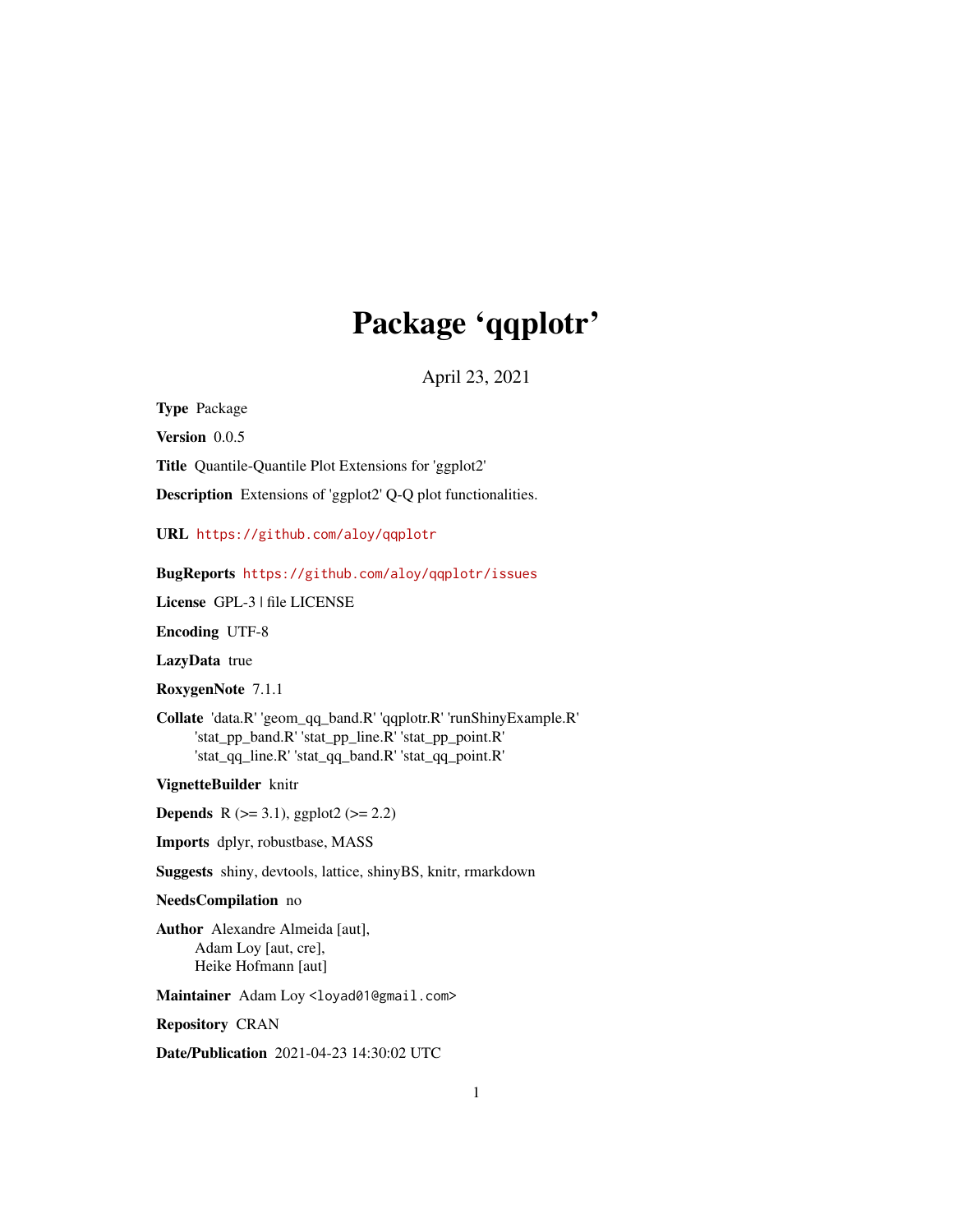# <span id="page-1-0"></span>R topics documented:

|  |  |  |  |  |  |  |  |  |  |  |  |  |  |  |  |  |  |  |  | 19 |
|--|--|--|--|--|--|--|--|--|--|--|--|--|--|--|--|--|--|--|--|----|
|  |  |  |  |  |  |  |  |  |  |  |  |  |  |  |  |  |  |  |  |    |

geom\_qq\_band *Quantile-quantile confidence bands*

# Description

Draws quantile-quantile confidence bands, with an additional detrend option.

## Usage

```
geom_qq_band(
 mapping = NULL,
 data = NULL,stat = "qq\_band",position = "identity",
  na.rm = TRUE,show.legend = NA,
  inherit.aes = TRUE,
  distribution = "norm",
  dparams = list(),
  detrend = FALSE,
  identity = FALSE,
  qtype = 7,
  qprobs = c(0.25, 0.75),
 bandType = "pointwise",
 B = 1000,conf = 0.95,mu = NULL,sigma = NULL,
  ...
\mathcal{L}stat_qq_band(
 mapping = NULL,
 data = NULL,
```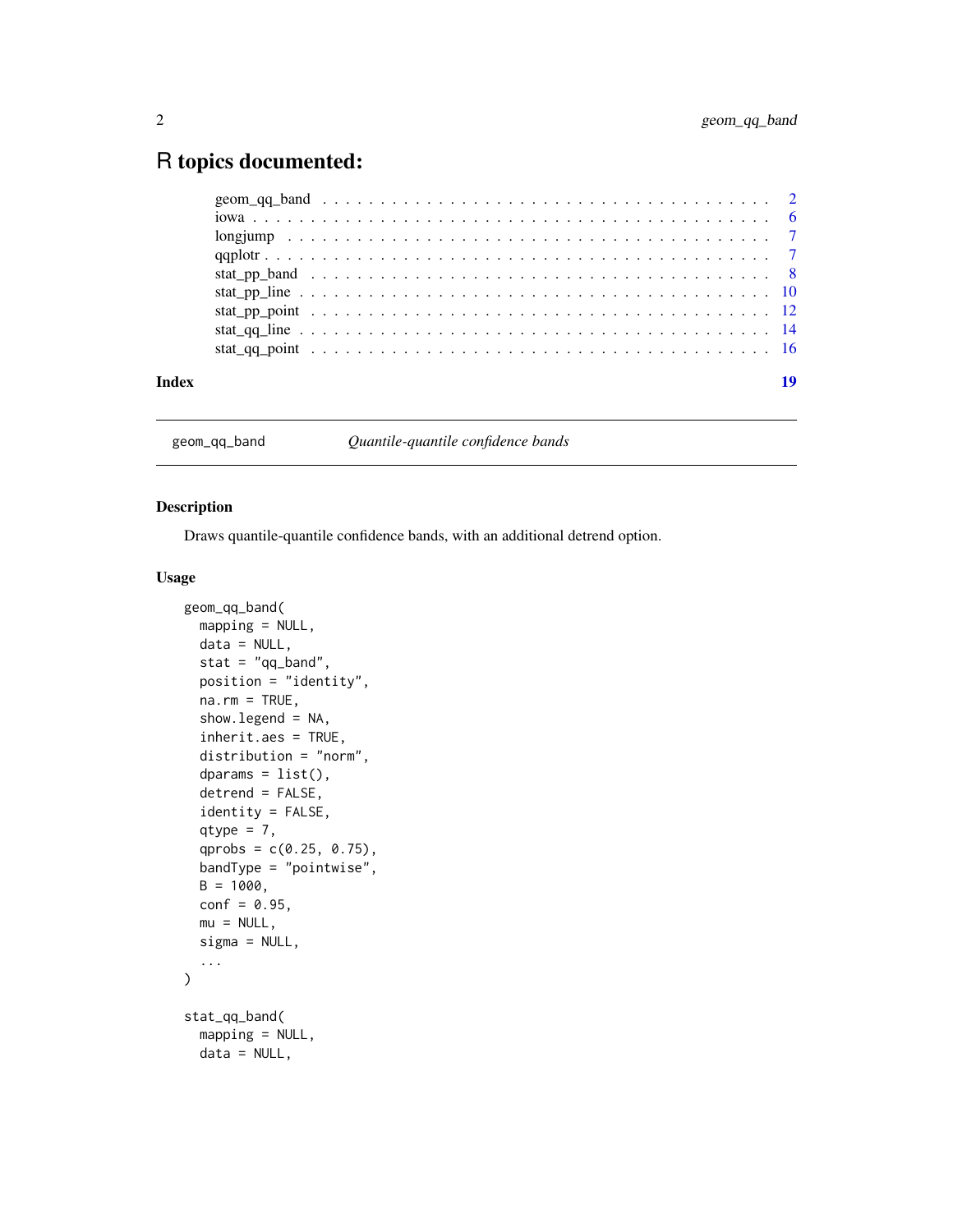# <span id="page-2-0"></span>geom\_qq\_band 3

```
geom = "qq_band",
position = "identity",
na.rm = TRUE,show.legend = NA,
inherit.aes = TRUE,
distribution = "norm",
dparams = list(),
detrend = FALSE,
identity = FALSE,
qtype = 7,qprobs = c(0.25, 0.75),
bandType = "pointwise",
B = 1000,conf = 0.95,mu = NULL,sigma = NULL,
...
```
# Arguments

 $\mathcal{L}$ 

| mapping      | Set of aesthetic mappings created by aes() or aes_(). If specified and inherit.aes<br>= TRUE (the default), it is combined with the default mapping at the top level of<br>the plot. You must supply mapping if there is no plot mapping.              |
|--------------|--------------------------------------------------------------------------------------------------------------------------------------------------------------------------------------------------------------------------------------------------------|
| data         | The data to be displayed in this layer. There are three options:                                                                                                                                                                                       |
|              | If NULL, the default, the data is inherited from the plot data as specified in the<br>call to $ggplot()$ .                                                                                                                                             |
|              | A data. frame, or other object, will override the plot data. All objects will be<br>fortified to produce a data frame. See fortify() for which variables will be<br>created.                                                                           |
|              | A function will be called with a single argument, the plot data. The return<br>value must be a data. frame, and will be used as the layer data. A function<br>can be created from a formula (e.g. ~ head(.x, 10)).                                     |
| stat         | statistic to use to calculate confidence bands. Should be 'qq_band'.                                                                                                                                                                                   |
| position     | Position adjustment, either as a string, or the result of a call to a position adjust-<br>ment function.                                                                                                                                               |
| na.rm        | If FALSE, the default, missing values are removed with a warning. If TRUE,<br>missing values are silently removed.                                                                                                                                     |
| show. legend | logical. Should this layer be included in the legends? NA, the default, includes if<br>any aesthetics are mapped. FALSE never includes, and TRUE always includes. It<br>can also be a named logical vector to finely select the aesthetics to display. |
| inherit.aes  | If FALSE, overrides the default aesthetics, rather than combining with them.<br>This is most useful for helper functions that define both data and aesthetics and<br>shouldn't inherit behaviour from the default plot specification, e.g. borders().  |
| distribution | Character. Theoretical probability distribution function to use. Do not provide<br>the full distribution function name (e.g., "dnorm"). Instead, just provide its                                                                                      |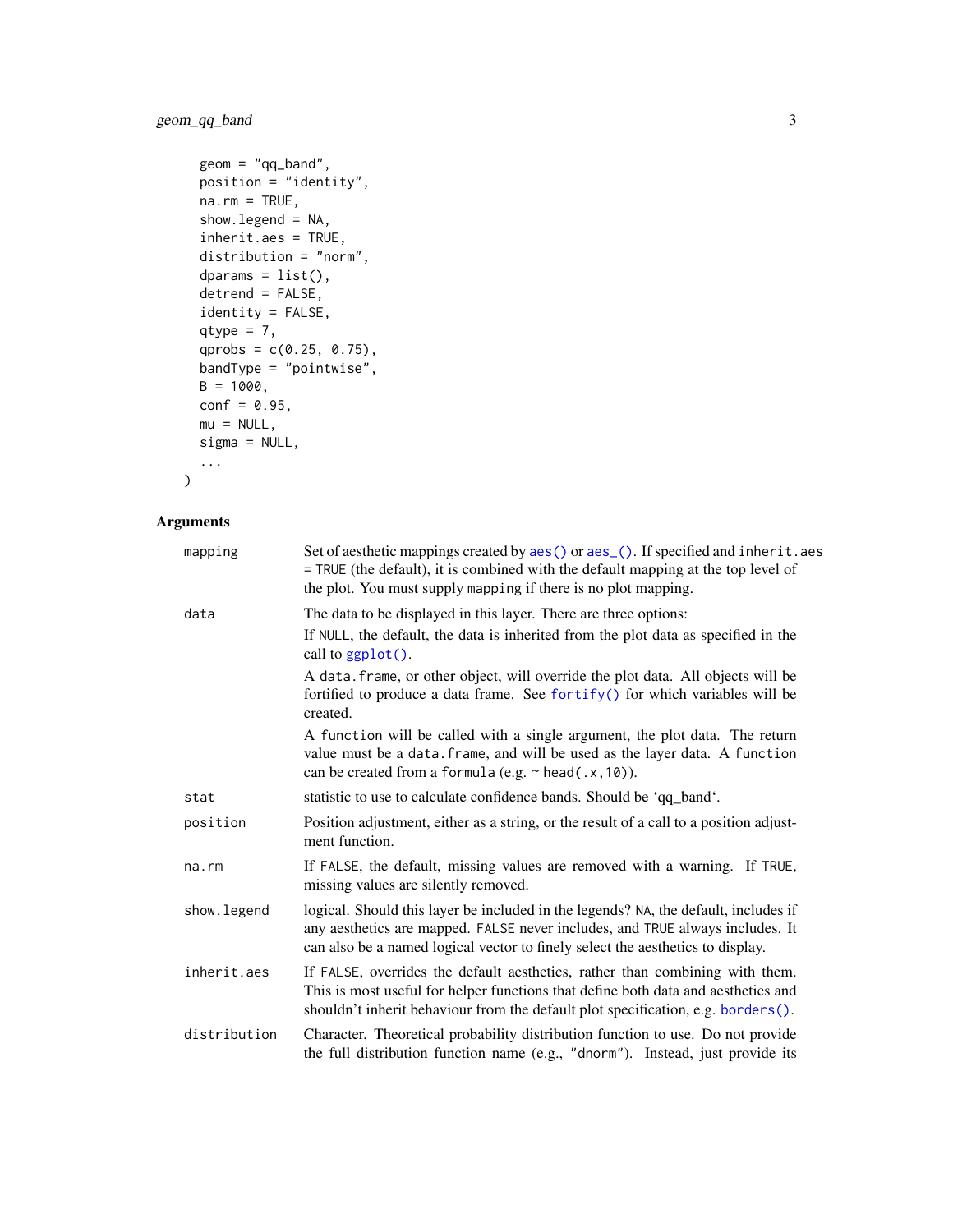<span id="page-3-0"></span>

|          | shortened name (e.g., "norm"). If you wish to provide a custom distribution, you<br>may do so by first creating the density, quantile, and random functions following<br>the standard nomenclature from the stats package (i.e., for "custom", create<br>the dcustom, pcustom, qcustom, and rcustom functions).                                                                                                                                                                                                |
|----------|----------------------------------------------------------------------------------------------------------------------------------------------------------------------------------------------------------------------------------------------------------------------------------------------------------------------------------------------------------------------------------------------------------------------------------------------------------------------------------------------------------------|
| dparams  | List of additional parameters passed on to the previously chosen distribution<br>function. If an empty list is provided (default) then the distributional parameters<br>are estimated via MLE. MLE for custom distributions is currently not supported,<br>so you must provide the appropriate dparams in that case.                                                                                                                                                                                           |
| detrend  | Logical. Should the plot objects be detrended? If TRUE, the objects will be<br>detrended according to the reference Q-Q line. This procedure was described<br>by Thode (2002), and may help reducing visual bias caused by the orthogonal<br>distances from Q-Q points to the reference line.                                                                                                                                                                                                                  |
| identity | Logical. Should an identity line be used as the reference line used to construct<br>the confidence bands? If TRUE, the identity line is used. If FALSE (default), the<br>commonly-used Q-Q line that intercepts two data quantiles specified in qprobs<br>is used. Please notice that the chosen reference line will also be used for the<br>detrending procedure, if detrend = TRUE.                                                                                                                          |
| qtype    | Integer between 1 and 9. Type of the quantile algorithm to be used by the<br>quantile function to construct the Q-Q line.                                                                                                                                                                                                                                                                                                                                                                                      |
| qprobs   | Numeric vector of length two. Represents the quantiles used by the quantile<br>function to construct the Q-Q line.                                                                                                                                                                                                                                                                                                                                                                                             |
| bandType | Character. Either "pointwise", "boot", "ks" or "ts". "pointwise" con-<br>structs pointwise confidence bands based on Normal confidence intervals. "boot"<br>creates pointwise confidence bands based on a parametric bootstrap; parameters<br>are estimated with MLEs. "ks" constructs simultaneous confidence bands based<br>on the Kolmogorov-Smirnov test. Finally, "ts" constructs tail-sensitive confi-<br>dence bands, as described by Aldor-Noiman et al. (2013) (also, see 'Note' for<br>limitations). |
| B        | Integer. If bandType = "boot", then $B$ is the number of bootstrap replicates. If<br>$bandType = "ts", then B is the number of simulated samples.$                                                                                                                                                                                                                                                                                                                                                             |
| conf     | Numerical. Confidence level of the bands.                                                                                                                                                                                                                                                                                                                                                                                                                                                                      |
| mu       | Numerical. Only used if bandType = "ts". Center distributional parameter used<br>to construct the simulated tail-sensitive confidence bands. If either mu or sigma<br>are NULL, then those parameters are estimated using Qn and s_Qn, respectively.                                                                                                                                                                                                                                                           |
| sigma    | Numerical. Only used if bandType = "ts". Scale distributional parameter used<br>to construct the simulated tail-sensitive confidence bands. If either mu or sigma<br>are NULL, then those parameters are estimated using robust estimates from the<br>stats package.                                                                                                                                                                                                                                           |
|          | Other arguments passed on to layer (). These are often aesthetics, used to set<br>an aesthetic to a fixed value, like colour = "red" or size = 3. They may also<br>be parameters to the paired geom/stat.                                                                                                                                                                                                                                                                                                      |
| geom     | The geometric object to use display the data                                                                                                                                                                                                                                                                                                                                                                                                                                                                   |
|          |                                                                                                                                                                                                                                                                                                                                                                                                                                                                                                                |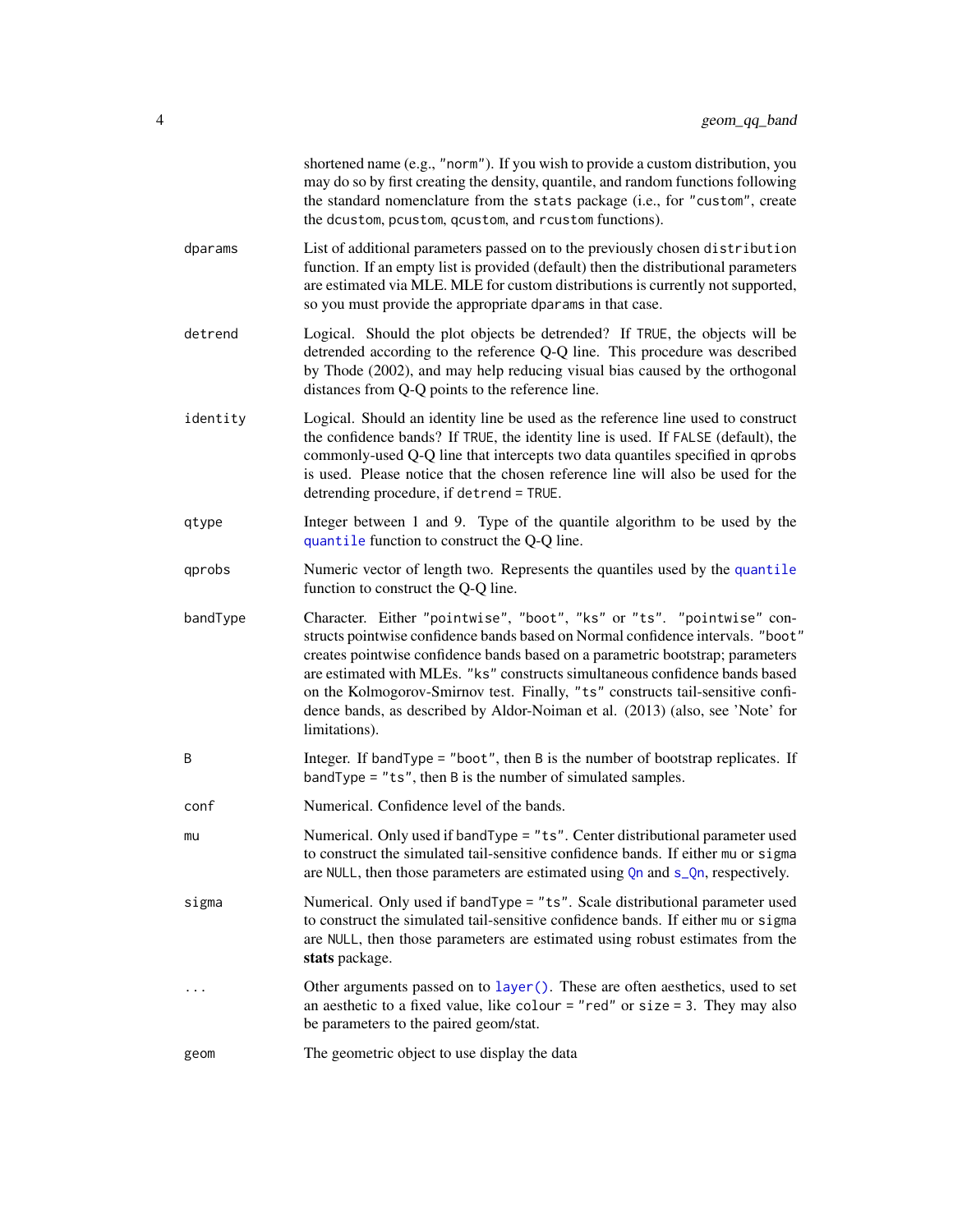#### Note

- Tail-sensitive confidence bands are only implemented for Normal Q-Q plots. As a future update, we intend to generalize to other distributions.
- Bootstrap bands are constructed based on a MLE parametric bootstrap. Hence, it is not possible to construct such bands if the sample and theoretical distributions present mismatching supports.

#### References

- [Thode, H. \(2002\), Testing for Normality. CRC Press, 1st Ed.](https://www.routledge.com/Testing-For-Normality/Thode/p/book/9780824796136)
- [Aldor-Noiman, S. et al. \(2013\). The Power to See: A New Graphical Test of Normality. The](https://www.tandfonline.com/doi/abs/10.1080/00031305.2013.847865) [American Statistician. 67:4.](https://www.tandfonline.com/doi/abs/10.1080/00031305.2013.847865)

```
# generate random Normal data
set.seed(0)
smp <- data.frame(norm = rnorm(100))
# Normal Q-Q plot of Normal data
gg \leq-ggplot(data = smp, mapping = aes(sample = norm)) +stat_qq_band() +
stat_qq_line() +
stat_qq_point()
gg + labs(x = "Theoretical Quantiles", y = "Sample Quantiles")
# Exponential Q-Q plot of mean ozone levels (airquality dataset)
di <- "exp"
dp \leftarrow list(rate = 1)
gg \leq - ggplot(data = airquality, mapping = aes(sample = Ozone)) +stat_qq_band(distribution = di, dparams = dp) +
stat_qq_line(distribution = di, dparams = dp) +
stat_qq_point(distribution = di, dparams = dp) +
labs(x = "Theoretical Quantiles", y = "Sample Quantiles")gg
# Detrended Exponential Q-Q plot of mean ozone levels
di <- "exp"
dp \leftarrow list(rate = 1)
de <- TRUE
gg \leq-ggplot(data = airquality, mapping = aes(sample = Ozone)) +stat_qq_band(distribution = di, detrend = de) +
stat_qq_line(distribution = di, detrend = de) +
 stat_qq\_point(distribution = di, determined = de) +labs(x = "Theoretical Quantiles", y = "Sample Quantiles")gg
# Normal Q-Q plot of Normal data with boostrap confidence bands
bt <- "boot"
gg \le - ggplot(data = smp, mapping = aes(sample = norm)) +
stat_qq_band(bandType = bt) +
```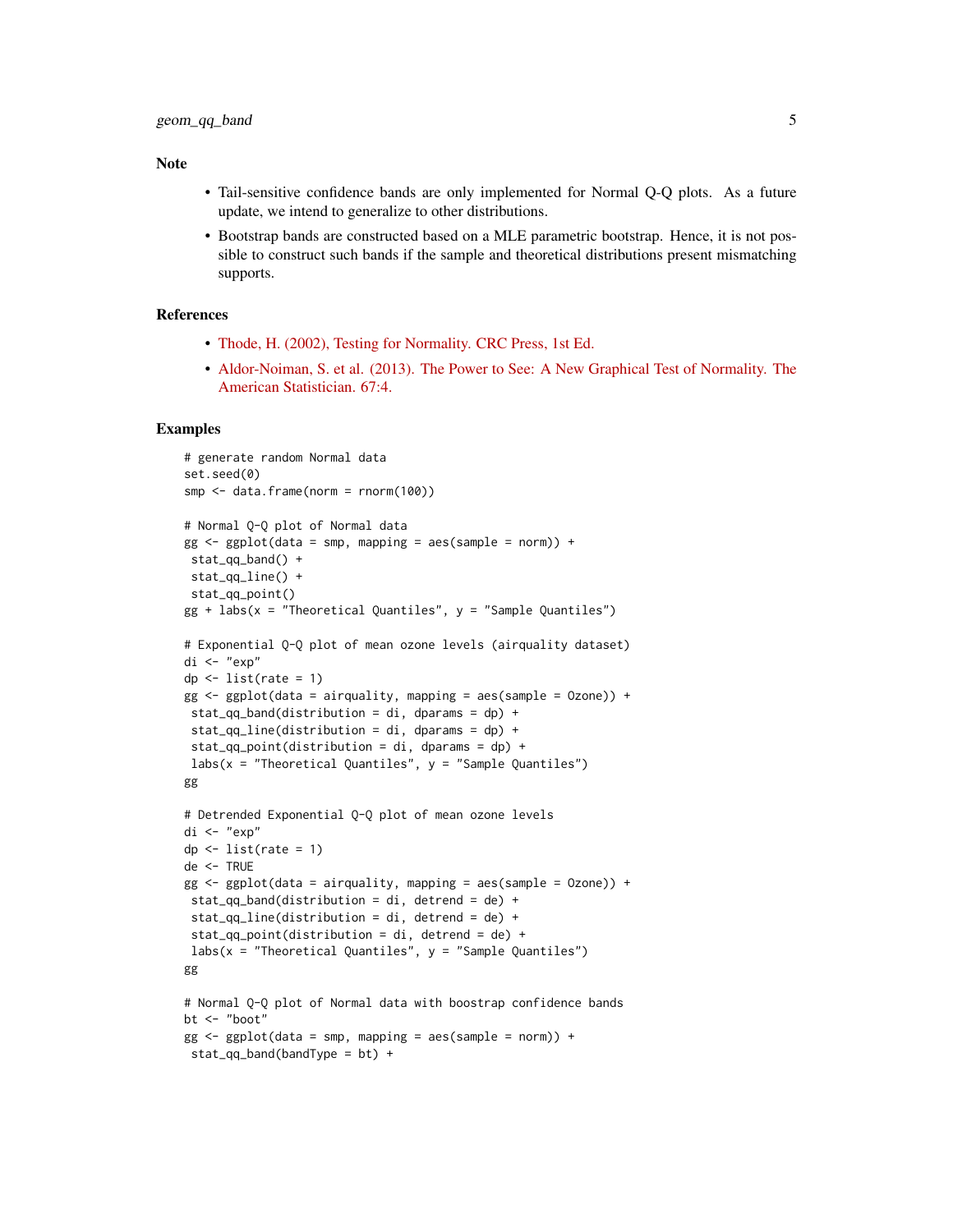```
stat_qq_line() +
stat_qq_point() +
labs(x = "Theoretical Quantiles", y = "Sample Quantiles")gg
# Normal Q-Q plot of Normal data with tail-sensitive confidence bands
bt \leftarrow "ts"
gg \leq-ggplot(data = smp, mapping = aes(sample = norm)) +stat_qq_band(bandType = bt) +
stat_qq_line() +
 stat_qq_point() +
labs(x = "Theoretical Quantiles", y = "Sample Quantiles")gg
```
# iowa *2012 BRFSS sample for the state of Iowa*

# Description

2012 BRFSS sample for the state of Iowa

### Usage

data(iowa)

## Format

A data frame with 7166 observations on 3 variables:

SEX Gender

WTKG3 Weight in kg

HTIN4 Height in inch

# Source

[https://www.cdc.gov/brfss/annual\\_data/annual\\_2012.html](https://www.cdc.gov/brfss/annual_data/annual_2012.html)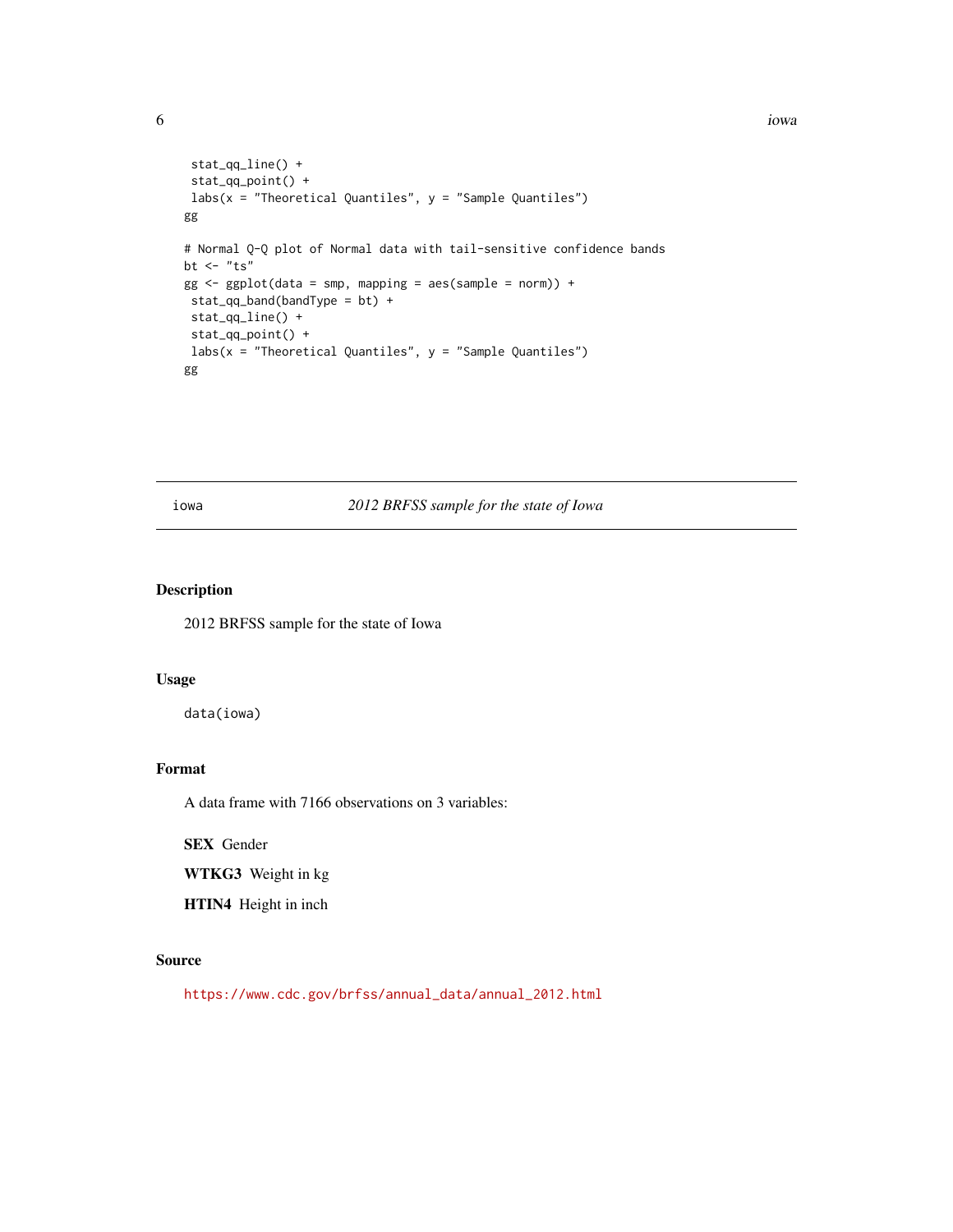<span id="page-6-0"></span>

#### Description

Men's Olympic Long Jump Qualifiers 2012

# Usage

```
data(longjump)
```
# Format

A data frame with 42 observations on the following 4 variables:

rank Athlete's rank at the qualifying event

name Athlete's name

country Athlete's country of origin

distance Result in meters

#### Source

<https://www.olympic.org/london-2012/athletics/long-jump-men>

qqplotr *Q-Q and P-P plot extensions for 'ggplot2'*

# Description

This package extends some ggplot2 functionalities by permitting the drawing of both quantilequantile (Q-Q) and probability-probability (P-P) points, lines, and confidence bands. The functions of this package also allow the detrend adjustment, proposed by Thode (2002), which helps reduce visual bias when assessing those plots.

# Details

The functions of this package, presented as ggplot2 Stats, are divided into two groups: Q-Q and P-P related.

Each of the groups is composed of three Stats: point, line, and band. Those Stats, while independent, complement each other when plotted together.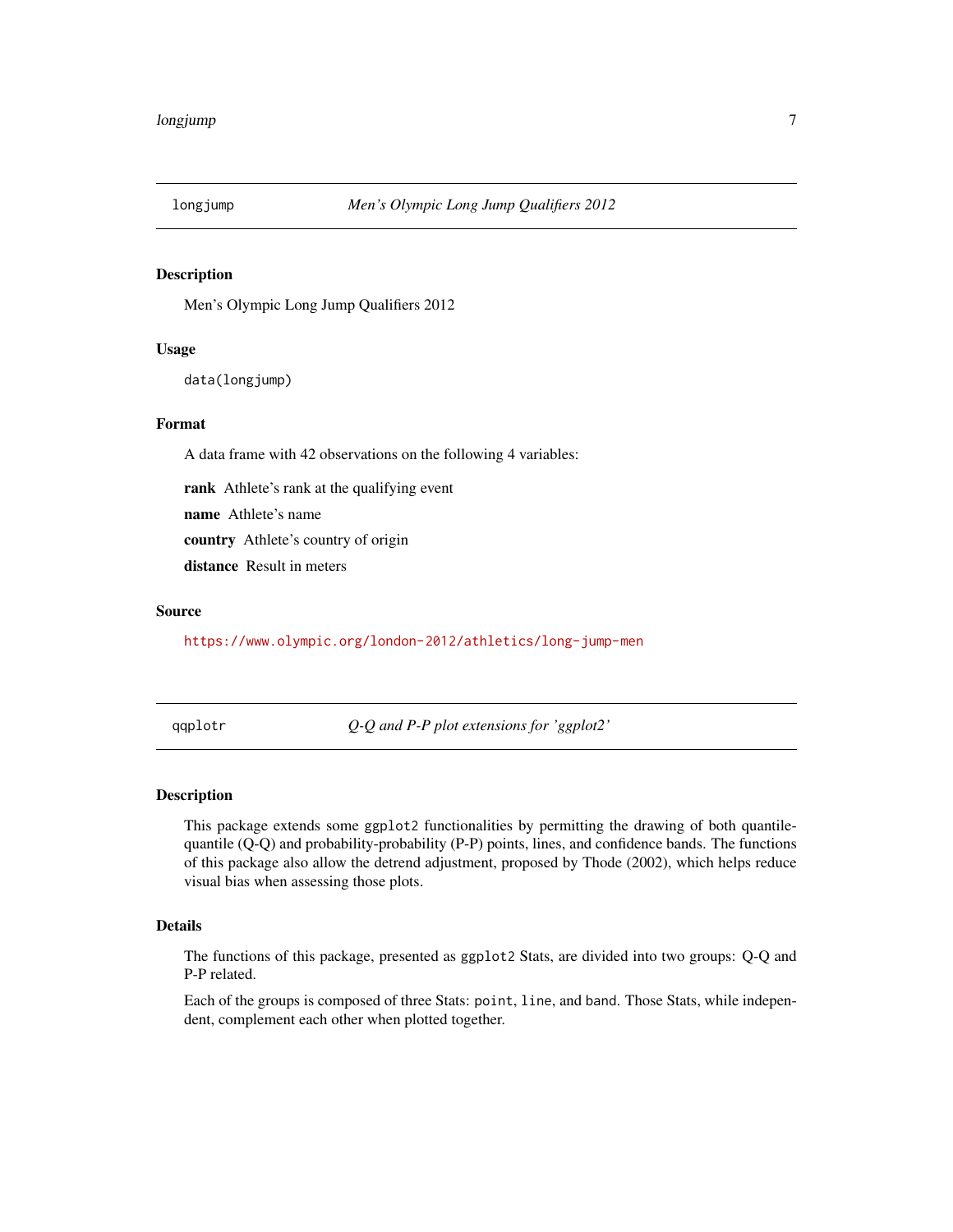# Description

Draws probability-probability confidence bands.

## Usage

```
stat_pp_band(
 mapping = NULL,
 data = NULL,
  geom = "ribbon",
 position = "identity",
 na.rm = TRUE,show.legend = NA,
  inherit.aes = TRUE,
 distribution = "norm",
  dparams = list(),
 bandType = "boot",
 B = 1000,conf = 0.95,detrend = FALSE,
  ...
)
```
# Arguments

| mapping  | Set of aesthetic mappings created by aes() or aes_(). If specified and inherit.aes<br>= TRUE (the default), it is combined with the default mapping at the top level of<br>the plot. You must supply mapping if there is no plot mapping. |
|----------|-------------------------------------------------------------------------------------------------------------------------------------------------------------------------------------------------------------------------------------------|
| data     | The data to be displayed in this layer. There are three options:<br>If NULL, the default, the data is inherited from the plot data as specified in the<br>call to $ggplot()$ .                                                            |
|          | A data, frame, or other object, will override the plot data. All objects will be<br>fortified to produce a data frame. See for $\text{trify}()$ for which variables will be<br>created.                                                   |
|          | A function will be called with a single argument, the plot data. The return<br>value must be a data. frame, and will be used as the layer data. A function<br>can be created from a formula (e.g. $\sim$ head(.x, 10)).                   |
| geom     | The geometric object to use display the data                                                                                                                                                                                              |
| position | Position adjustment, either as a string, or the result of a call to a position adjust-<br>ment function.                                                                                                                                  |
| na.rm    | If FALSE, the default, missing values are removed with a warning. If TRUE,<br>missing values are silently removed.                                                                                                                        |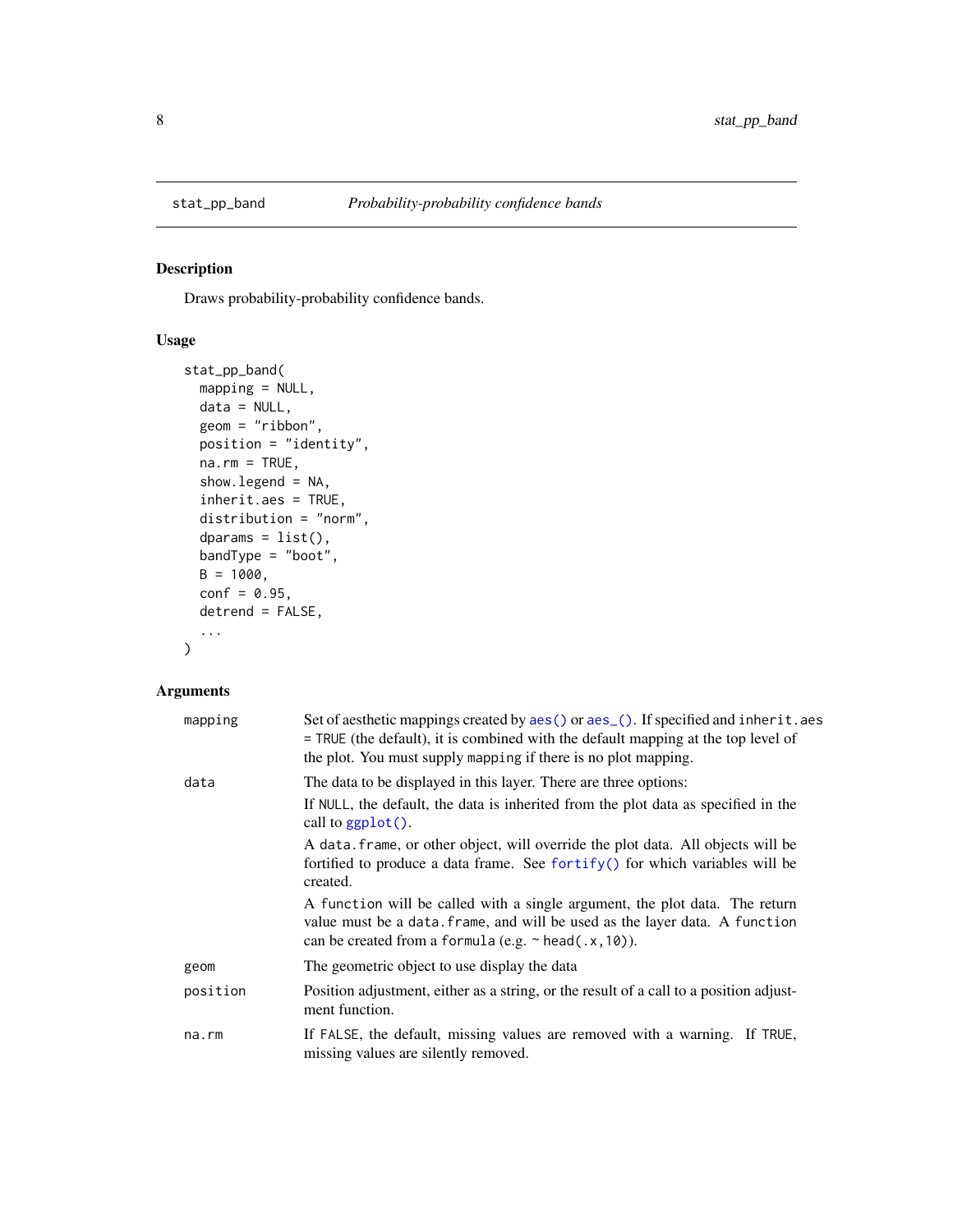<span id="page-8-0"></span>

| show.legend  | logical. Should this layer be included in the legends? NA, the default, includes if<br>any aesthetics are mapped. FALSE never includes, and TRUE always includes. It<br>can also be a named logical vector to finely select the aesthetics to display.                                                                                                                                                                                                                               |
|--------------|--------------------------------------------------------------------------------------------------------------------------------------------------------------------------------------------------------------------------------------------------------------------------------------------------------------------------------------------------------------------------------------------------------------------------------------------------------------------------------------|
| inherit.aes  | If FALSE, overrides the default aesthetics, rather than combining with them.<br>This is most useful for helper functions that define both data and aesthetics and<br>shouldn't inherit behaviour from the default plot specification, e.g. borders().                                                                                                                                                                                                                                |
| distribution | Character. Theoretical probability distribution function to use. Do not provide<br>the full distribution function name (e.g., "dnorm"). Instead, just provide its<br>shortened name (e.g., "norm"). If you wish to provide a custom distribution, you<br>may do so by first creating the density, quantile, and random functions following<br>the standard nomenclature from the stats package (i.e., for "custom", create<br>the dcustom, pcustom, qcustom, and rcustom functions). |
| dparams      | List of additional parameters passed on to the previously chosen distribution<br>function. If an empty list is provided (default) then the distributional parameters<br>are estimated via MLE. MLE for custom distributions is currently not supported,<br>so you must provide the appropriate dparams in that case.                                                                                                                                                                 |
| bandType     | Character. Only "boot" is available for now. "boot" creates pointwise confi-<br>dence bands based on a bootstrap.                                                                                                                                                                                                                                                                                                                                                                    |
| B            | Integer. If band Type $=$ "boot", then B is the number of bootstrap replicates.                                                                                                                                                                                                                                                                                                                                                                                                      |
| conf         | Numerical. Confidence level of the bands.                                                                                                                                                                                                                                                                                                                                                                                                                                            |
| detrend      | Logical. Should the plot objects be detrended? If TRUE, the objects will be de-<br>trended according to the default identity P-P line. This procedure was described<br>by Thode (2002), and may help reducing visual bias caused by the orthogonal<br>distances from P-P points to the reference line.                                                                                                                                                                               |
|              | Other arguments passed on to layer (). These are often aesthetics, used to set<br>an aesthetic to a fixed value, like colour = "red" or size = 3. They may also<br>be parameters to the paired geom/stat.                                                                                                                                                                                                                                                                            |

```
# generate random Normal data
set.seed(0)
smp \le data.frame(norm = rnorm(100), exp = resp(100))
# Normal P-P plot of Normal data
gg \leq-ggplot(data = smp, mapping = aes(sample = norm)) +stat_pp_band() +
stat_pp_line() +
stat_pp_point() +
labs(x = "Probability Points", y = "Cumulative Probability")gg
# Shifted Normal P-P plot of Normal data
dp \le - list(mean = 1.5)
gg \le - ggplot(data = smp, mapping = aes(sample = norm)) +
stat_pp_band(dparams = dp) +
stat_pp_line() +
stat_pp_point(dparams = dp) +
```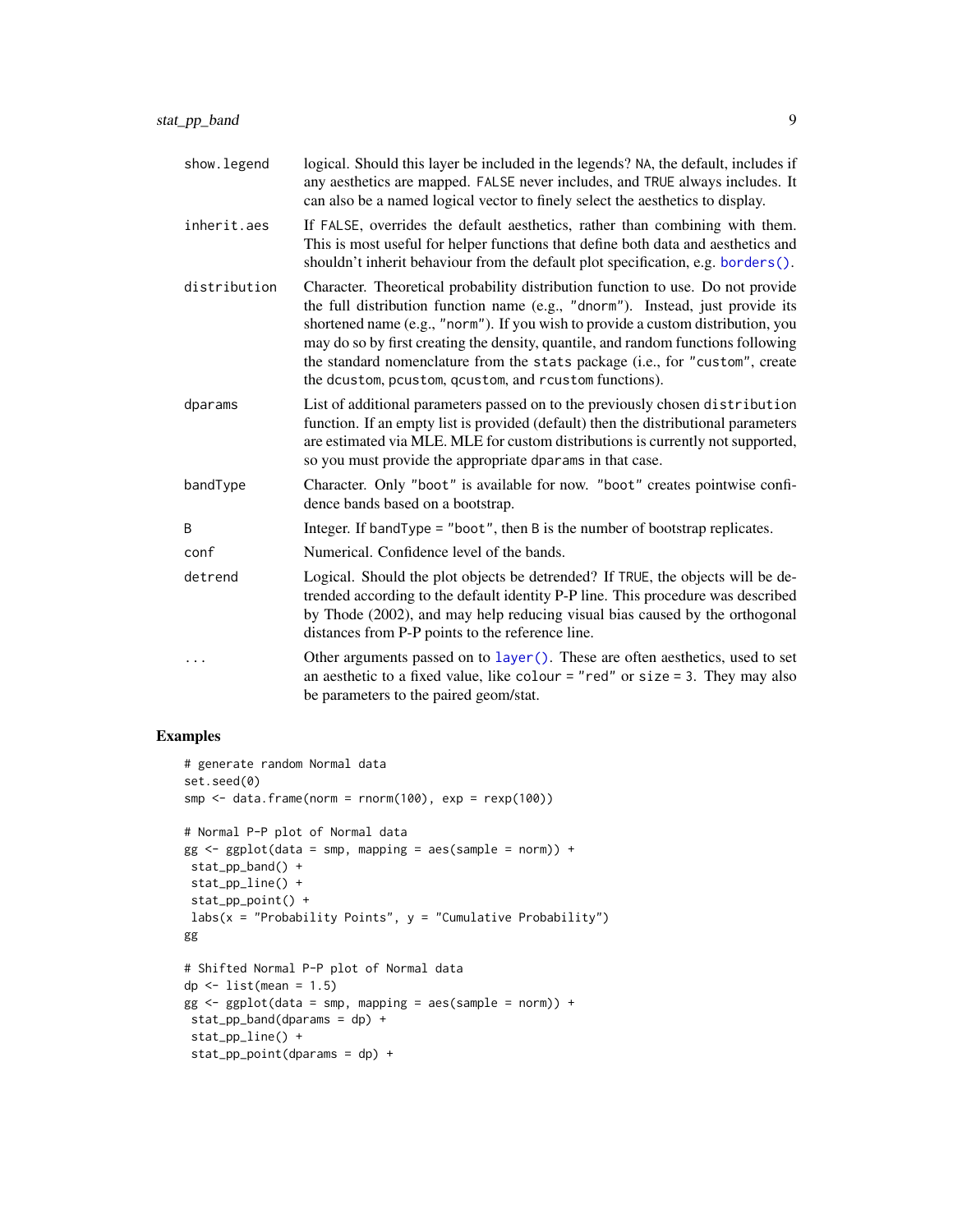```
\text{labs}(x = \text{"Probability Points"}, y = \text{"Cumulative Probability"}gg
# Exponential P-P plot of Exponential data
di <- "exp"
gg \leftarrow ggplot(data = smp, mapping = aes(sample = exp)) +stat_pp_band(distribution = di) +
stat_pp_line() +
stat_pp_point(distribution = di) +
labs(x = "Probability Points", y = "Cumulative Probability")gg
# Normal P-P plot of mean ozone levels (airquality dataset)
dp \leftarrow list(mean = 38, sd = 27)
gg <- ggplot(data = airquality, mapping = aes(sample = Ozone)) +
stat_pp_band(dparams = dp) +
stat_pp_line() +
stat_pp_point(dparams = dp) +
labs(x = "Probability Points", y = "Cumulative Probability")gg
```
stat\_pp\_line *Probability-probability lines*

# Description

Draws a probability-probability line.

#### Usage

```
stat_pp_line(
  mapping = NULL,
  data = NULL,
  geom = "path",
  position = "identity",
  na.rm = TRUE,show. legend = NA,
  inherit.aes = TRUE,
  ab = c(0, 1),determined = FALSE,...
)
```
# Arguments

mapping Set of aesthetic mappings created by [aes\(\)](#page-0-0) or [aes\\_\(\)](#page-0-0). If specified and inherit.aes = TRUE (the default), it is combined with the default mapping at the top level of the plot. You must supply mapping if there is no plot mapping.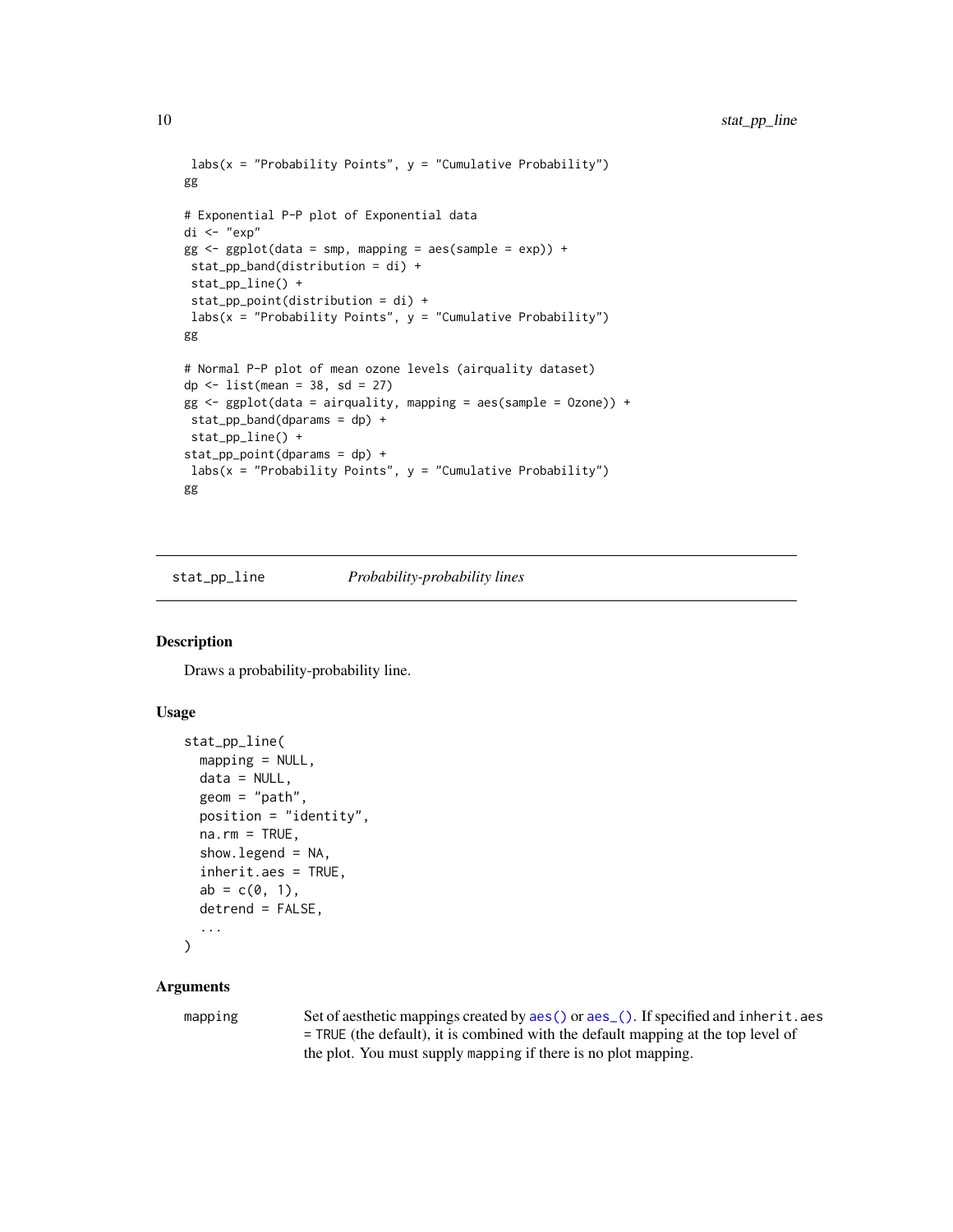<span id="page-10-0"></span>

| data         | The data to be displayed in this layer. There are three options:                                                                                                                                                                                                                                       |
|--------------|--------------------------------------------------------------------------------------------------------------------------------------------------------------------------------------------------------------------------------------------------------------------------------------------------------|
|              | If NULL, the default, the data is inherited from the plot data as specified in the<br>call to $ggplot()$ .                                                                                                                                                                                             |
|              | A data. frame, or other object, will override the plot data. All objects will be<br>fortified to produce a data frame. See fortify() for which variables will be<br>created.                                                                                                                           |
|              | A function will be called with a single argument, the plot data. The return<br>value must be a data. frame, and will be used as the layer data. A function<br>can be created from a formula (e.g. $\sim$ head(.x, 10)).                                                                                |
| geom         | The geometric object to use display the data                                                                                                                                                                                                                                                           |
| position     | Position adjustment, either as a string, or the result of a call to a position adjust-<br>ment function.                                                                                                                                                                                               |
| na.rm        | If FALSE, the default, missing values are removed with a warning. If TRUE,<br>missing values are silently removed.                                                                                                                                                                                     |
| show. legend | logical. Should this layer be included in the legends? NA, the default, includes if<br>any aesthetics are mapped. FALSE never includes, and TRUE always includes. It<br>can also be a named logical vector to finely select the aesthetics to display.                                                 |
| inherit.aes  | If FALSE, overrides the default aesthetics, rather than combining with them.<br>This is most useful for helper functions that define both data and aesthetics and<br>shouldn't inherit behaviour from the default plot specification, e.g. borders().                                                  |
| ab           | Numeric vector of length two. The intercept (a) and slope (b) of the P-P line.<br>Defaults to the identity line ( $a = 0$ , $b = 1$ ).                                                                                                                                                                 |
| detrend      | Logical. Should the plot objects be detrended? If TRUE, the objects will be de-<br>trended according to the default identity P-P line. This procedure was described<br>by Thode (2002), and may help reducing visual bias caused by the orthogonal<br>distances from P-P points to the reference line. |
| $\cdots$     | Other arguments passed on to layer (). These are often aesthetics, used to set<br>an aesthetic to a fixed value, like colour = "red" or size = 3. They may also<br>be parameters to the paired geom/stat.                                                                                              |

```
# generate random Normal data
set.seed(0)
smp <- data.frame(norm = rnorm(100))
# Normal P-P plot of Normal data
gg \leftarrow ggplot(data = smp, mapping = aes(sample = norm)) +stat_pp_line() +
stat_pp_point() +
\ln 2 \ldots "Probability Points", y = "Cumulative Probability")
gg
# Shifted Normal P-P plot of Normal data
dp \le list(mean = 1.5)
gg \leq - ggplot(data = smp, mapping = aes(sample = norm)) +stat_pp_line() +
```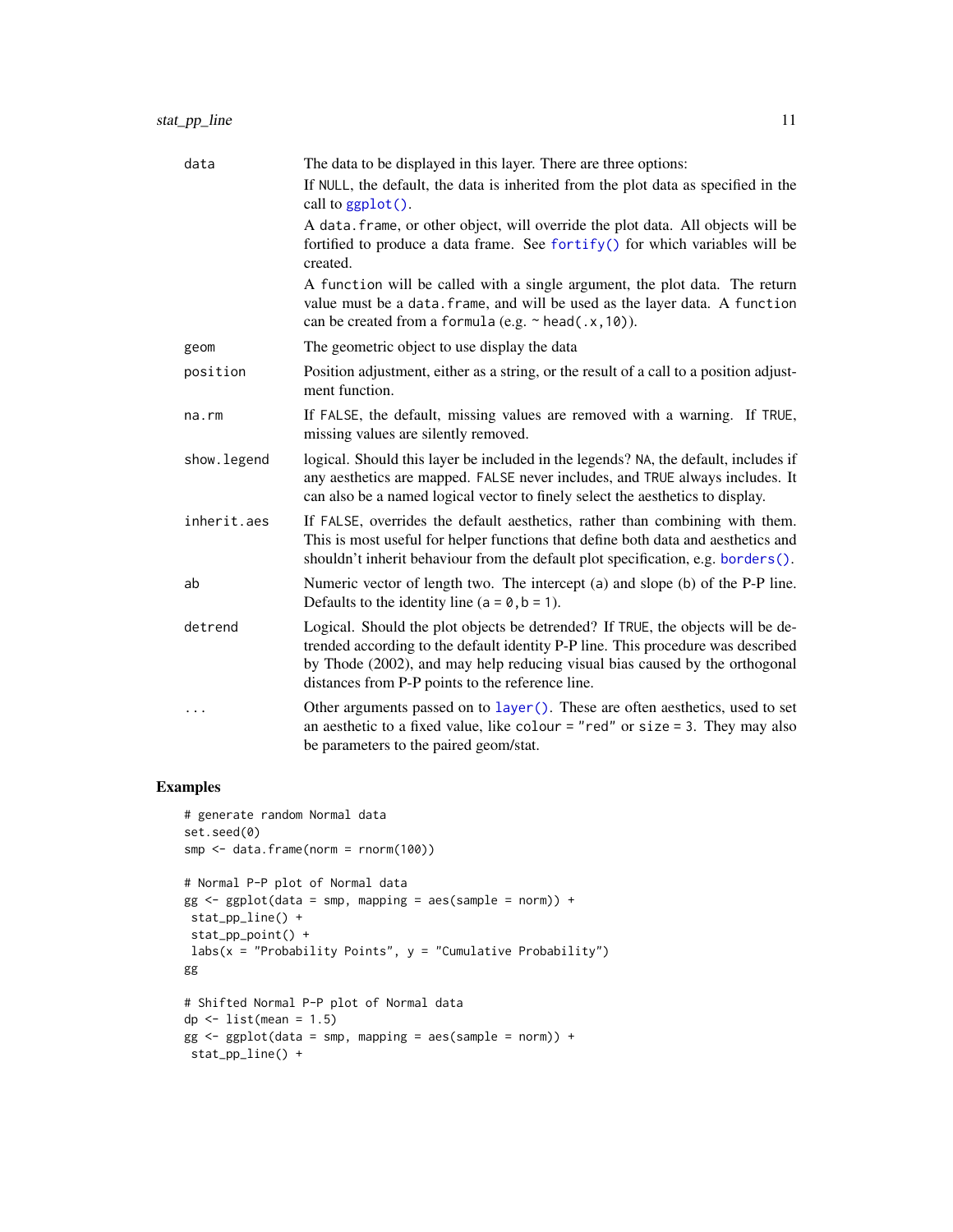```
stat_pp_point(dparams = dp) +
labs(x = "Probability Points", y = "Cumulative Probability")gg
# Normal P-P plot of mean ozone levels (airquality dataset)
dp \leftarrow list(mean = 38, sd = 27)
gg \leq-ggplot(data = airquality, mapping = aes(sample = Ozone)) +stat_pp_line() +
stat_pp_point(dparams = dp) +
labs(x = "Probability Points", y = "Cumulative Probability")gg
```
stat\_pp\_point *Probability-probability points*

# Description

Draws probability-probability points.

## Usage

```
stat_pp_point(
 mapping = NULL,
 data = NULL,
  geom = "point",
 position = "identity",
  na.rm = TRUE,show.legend = NA,
  inherit.aes = TRUE,
  distribution = "norm",
  dparams = list(),
  detrend = FALSE,...
)
```
#### Arguments

| mapping | Set of aesthetic mappings created by aes () or aes (). If specified and inherit. aes<br>$=$ TRUE (the default), it is combined with the default mapping at the top level of<br>the plot. You must supply mapping if there is no plot mapping. |
|---------|-----------------------------------------------------------------------------------------------------------------------------------------------------------------------------------------------------------------------------------------------|
| data    | The data to be displayed in this layer. There are three options:<br>If NULL, the default, the data is inherited from the plot data as specified in the<br>call to $ggplot()$ .                                                                |
|         | A data frame, or other object, will override the plot data. All objects will be<br>fortified to produce a data frame. See fortify() for which variables will be<br>created.                                                                   |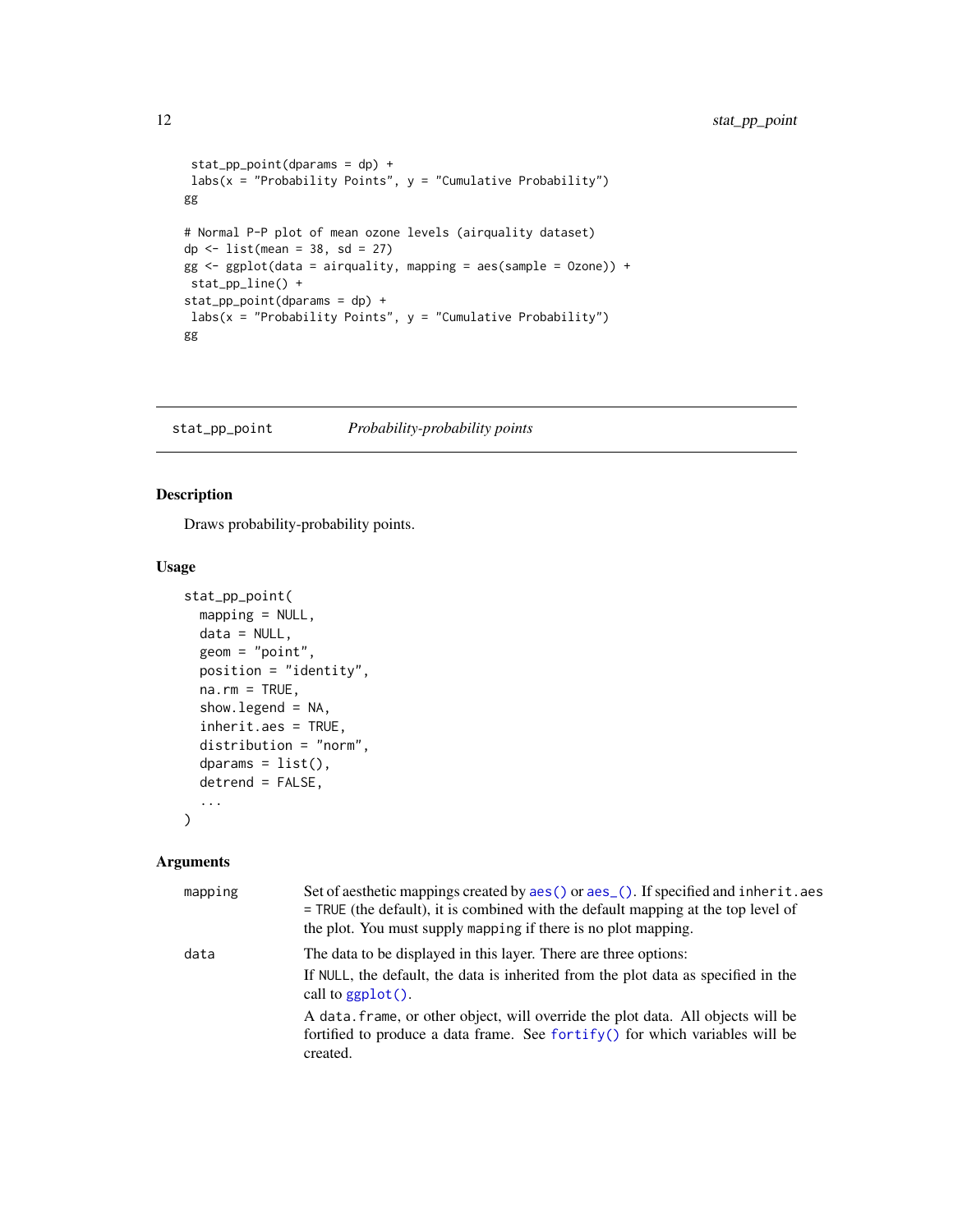<span id="page-12-0"></span>

|              | A function will be called with a single argument, the plot data. The return<br>value must be a data. frame, and will be used as the layer data. A function<br>can be created from a formula (e.g. $\sim$ head(.x, 10)).                                                                                                                                                                                                                                                              |
|--------------|--------------------------------------------------------------------------------------------------------------------------------------------------------------------------------------------------------------------------------------------------------------------------------------------------------------------------------------------------------------------------------------------------------------------------------------------------------------------------------------|
| geom         | The geometric object to use display the data                                                                                                                                                                                                                                                                                                                                                                                                                                         |
| position     | Position adjustment, either as a string, or the result of a call to a position adjust-<br>ment function.                                                                                                                                                                                                                                                                                                                                                                             |
| na.rm        | If FALSE, the default, missing values are removed with a warning. If TRUE,<br>missing values are silently removed.                                                                                                                                                                                                                                                                                                                                                                   |
| show. legend | logical. Should this layer be included in the legends? NA, the default, includes if<br>any aesthetics are mapped. FALSE never includes, and TRUE always includes. It<br>can also be a named logical vector to finely select the aesthetics to display.                                                                                                                                                                                                                               |
| inherit.aes  | If FALSE, overrides the default aesthetics, rather than combining with them.<br>This is most useful for helper functions that define both data and aesthetics and<br>shouldn't inherit behaviour from the default plot specification, e.g. borders().                                                                                                                                                                                                                                |
| distribution | Character. Theoretical probability distribution function to use. Do not provide<br>the full distribution function name (e.g., "dnorm"). Instead, just provide its<br>shortened name (e.g., "norm"). If you wish to provide a custom distribution, you<br>may do so by first creating the density, quantile, and random functions following<br>the standard nomenclature from the stats package (i.e., for "custom", create<br>the dcustom, pcustom, qcustom, and rcustom functions). |
| dparams      | List of additional parameters passed on to the previously chosen distribution<br>function. If an empty list is provided (default) then the distributional parameters<br>are estimated via MLE. MLE for custom distributions is currently not supported,<br>so you must provide the appropriate dparams in that case.                                                                                                                                                                 |
| detrend      | Logical. Should the plot objects be detrended? If TRUE, the objects will be de-<br>trended according to the default identity P-P line. This procedure was described<br>by Thode (2002), and may help reducing visual bias caused by the orthogonal<br>distances from P-P points to the reference line.                                                                                                                                                                               |
| .            | Other arguments passed on to layer (). These are often aesthetics, used to set<br>an aesthetic to a fixed value, like colour = "red" or size = 3. They may also<br>be parameters to the paired geom/stat.                                                                                                                                                                                                                                                                            |

# References

• [Thode, H. \(2002\), Testing for Normality. CRC Press, 1st Ed.](https://www.routledge.com/Testing-For-Normality/Thode/p/book/9780824796136)

```
# generate random Normal data
set.seed(0)
smp <- data.frame(norm = rnorm(100))
# Normal P-P plot of Normal data
gg \leq-ggplot(data = smp, mapping = aes(sample = norm)) +stat_pp_point() +
labs(x = "Probability Points", y = "Cumulative Probability")gg
```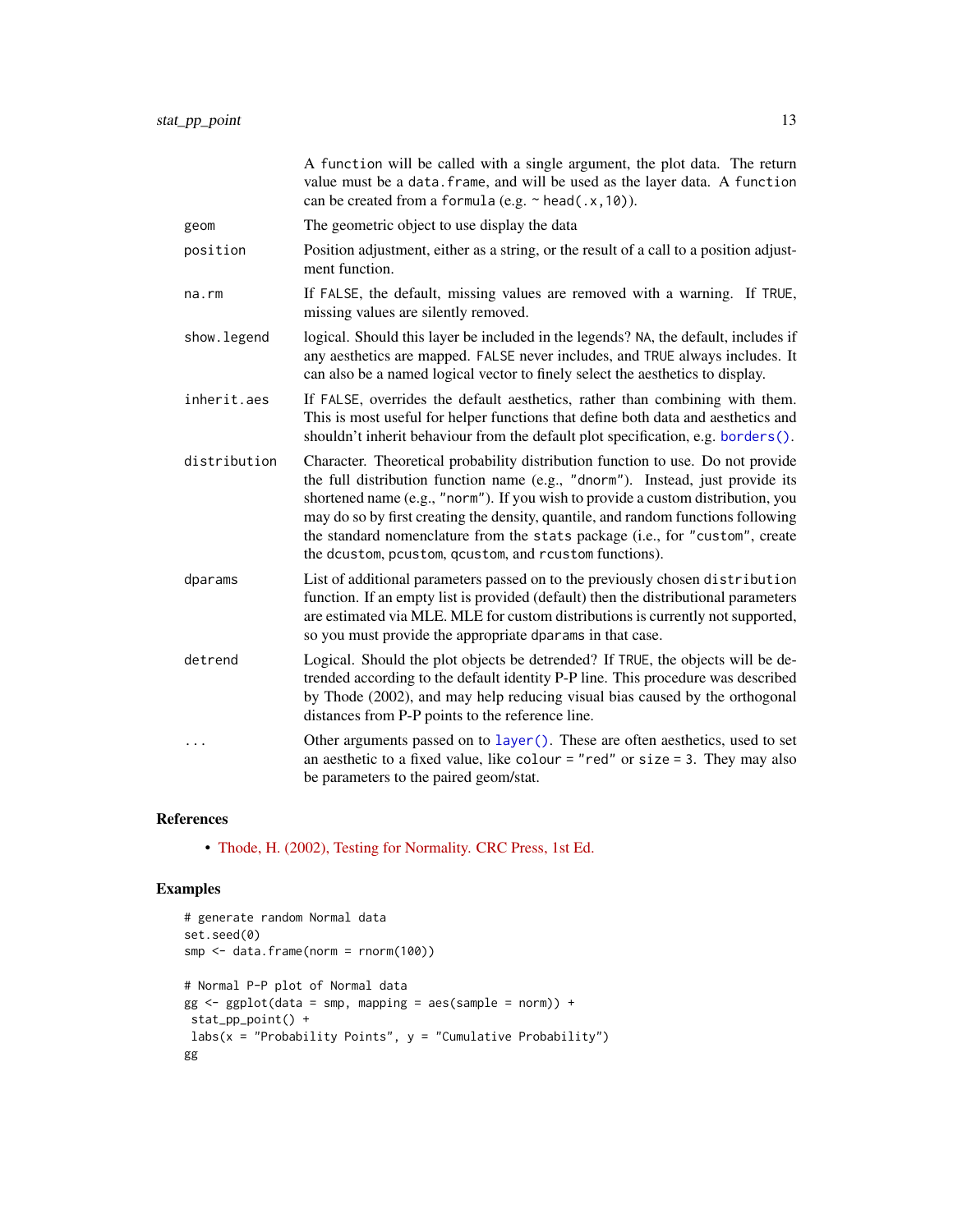```
# Shifted Normal P-P plot of Normal data
dp \leftarrow list(mean = 1.5)gg \leq - ggplot(data = smp, mapping = aes(sample = norm)) +stat_pp_point(dparams = dp) +
labs(x = "Probability Points", y = "Cumulative Probability")gg
# Normal P-P plot of mean ozone levels (airquality dataset)
dp \le -\text{list}(\text{mean} = 38, \text{ sd} = 27)gg \leftarrow ggplot(data = airquality, mapping = aes(sample = 0zone)) +stat_pp_point(dparams = dp) +
labs(x = "Probability Points", y = "Cumulative Probability")gg
```
stat\_qq\_line *Quantile-quantile lines*

# Description

Draws a quantile-quantile line, with an additional detrend option.

#### Usage

```
stat_qq_line(
  mapping = NULL,data = NULL,
  geom = "path",position = "identity",
  na.rm = TRUE,show.legend = NA,
  inherit.aes = TRUE,
  distribution = "norm",
  dparams = list(),
  detrend = FALSE,identity = FALSE,
  qtype = 7,
  qprobs = c(0.25, 0.75),
  ...
\mathcal{L}
```
# Arguments

mapping Set of aesthetic mappings created by [aes\(\)](#page-0-0) or [aes\\_\(\)](#page-0-0). If specified and inherit.aes = TRUE (the default), it is combined with the default mapping at the top level of the plot. You must supply mapping if there is no plot mapping.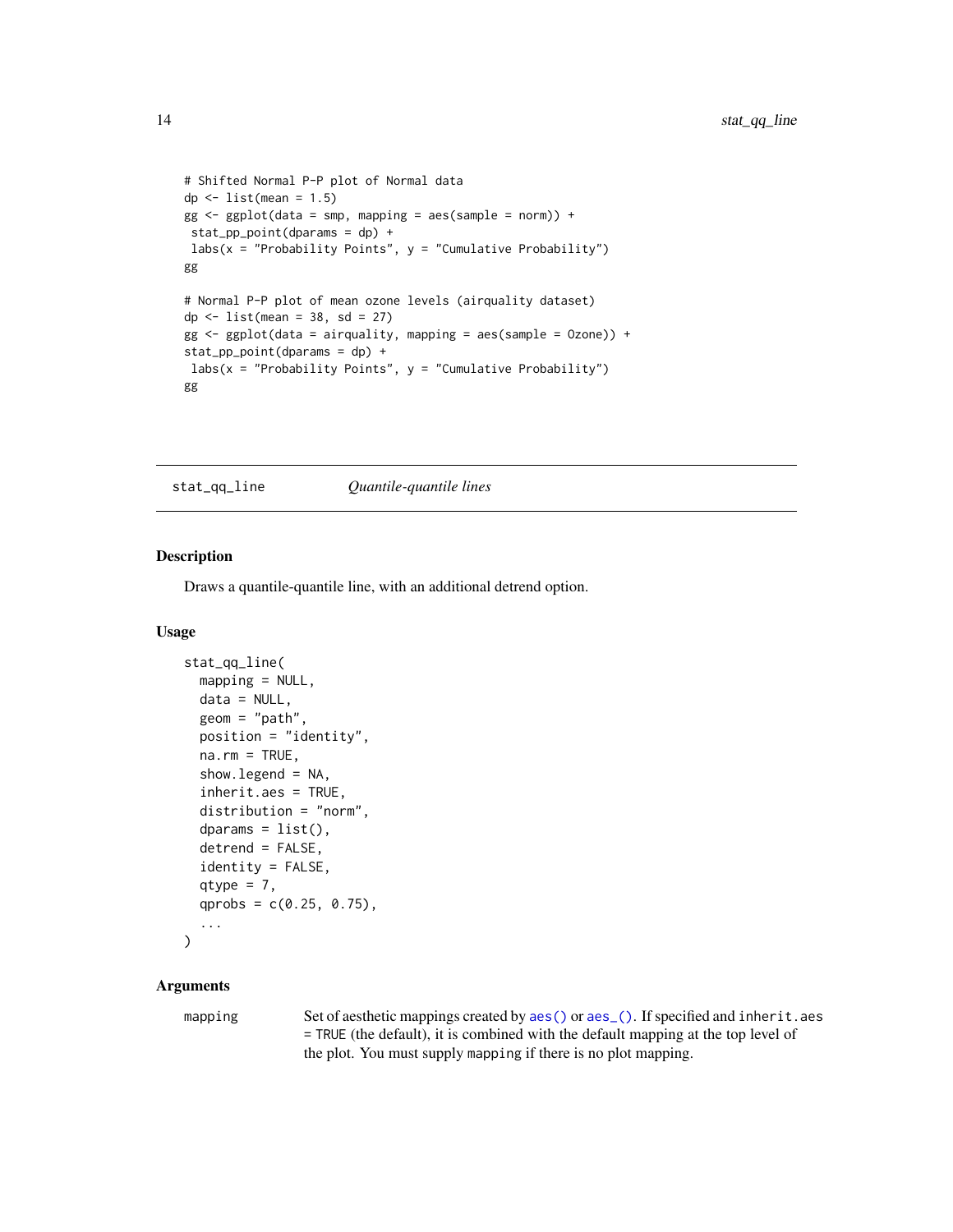<span id="page-14-0"></span>

| data         | The data to be displayed in this layer. There are three options:                                                                                                                                                                                                                                                                                                                                                                                                                     |
|--------------|--------------------------------------------------------------------------------------------------------------------------------------------------------------------------------------------------------------------------------------------------------------------------------------------------------------------------------------------------------------------------------------------------------------------------------------------------------------------------------------|
|              | If NULL, the default, the data is inherited from the plot data as specified in the<br>call to ggplot().                                                                                                                                                                                                                                                                                                                                                                              |
|              | A data. frame, or other object, will override the plot data. All objects will be<br>fortified to produce a data frame. See fortify() for which variables will be<br>created.                                                                                                                                                                                                                                                                                                         |
|              | A function will be called with a single argument, the plot data. The return<br>value must be a data. frame, and will be used as the layer data. A function<br>can be created from a formula (e.g. $\sim$ head(.x, 10)).                                                                                                                                                                                                                                                              |
| geom         | The geometric object to use display the data                                                                                                                                                                                                                                                                                                                                                                                                                                         |
| position     | Position adjustment, either as a string, or the result of a call to a position adjust-<br>ment function.                                                                                                                                                                                                                                                                                                                                                                             |
| na.rm        | If FALSE, the default, missing values are removed with a warning. If TRUE,<br>missing values are silently removed.                                                                                                                                                                                                                                                                                                                                                                   |
| show.legend  | logical. Should this layer be included in the legends? NA, the default, includes if<br>any aesthetics are mapped. FALSE never includes, and TRUE always includes. It<br>can also be a named logical vector to finely select the aesthetics to display.                                                                                                                                                                                                                               |
| inherit.aes  | If FALSE, overrides the default aesthetics, rather than combining with them.<br>This is most useful for helper functions that define both data and aesthetics and<br>shouldn't inherit behaviour from the default plot specification, e.g. borders().                                                                                                                                                                                                                                |
| distribution | Character. Theoretical probability distribution function to use. Do not provide<br>the full distribution function name (e.g., "dnorm"). Instead, just provide its<br>shortened name (e.g., "norm"). If you wish to provide a custom distribution, you<br>may do so by first creating the density, quantile, and random functions following<br>the standard nomenclature from the stats package (i.e., for "custom", create<br>the dcustom, pcustom, qcustom, and rcustom functions). |
| dparams      | List of additional parameters passed on to the previously chosen distribution<br>function. If an empty list is provided (default) then the distributional parameters<br>are estimated via MLE. MLE for custom distributions is currently not supported,<br>so you must provide the appropriate dparams in that case.                                                                                                                                                                 |
| detrend      | Logical. Should the plot objects be detrended? If TRUE, the objects will be<br>detrended according to the reference Q-Q line. This procedure was described<br>by Thode (2002), and may help reducing visual bias caused by the orthogonal<br>distances from Q-Q points to the reference line.                                                                                                                                                                                        |
| identity     | Logical. Should an identity line be used as the reference line? If TRUE, the<br>identity line is used. If FALSE (default), the commonly-used Q-Q line that in-<br>tercepts two data quantiles specified in qprobs is used. Please notice that the<br>chosen reference line will also be used for the detrending procedure, if detrend<br>$=$ TRUE.                                                                                                                                   |
| qtype        | Integer between 1 and 9. Only used if detrend = TRUE and identity = FALSE.<br>Type of the quantile algorithm to be used by the quantile function to construct<br>the Q-Q line.                                                                                                                                                                                                                                                                                                       |
| qprobs       | Numeric vector of length two. Only used if detrend = TRUE and identity =<br>FALSE. Represents the quantiles used by the quantile function to construct the<br>Q-Q line.                                                                                                                                                                                                                                                                                                              |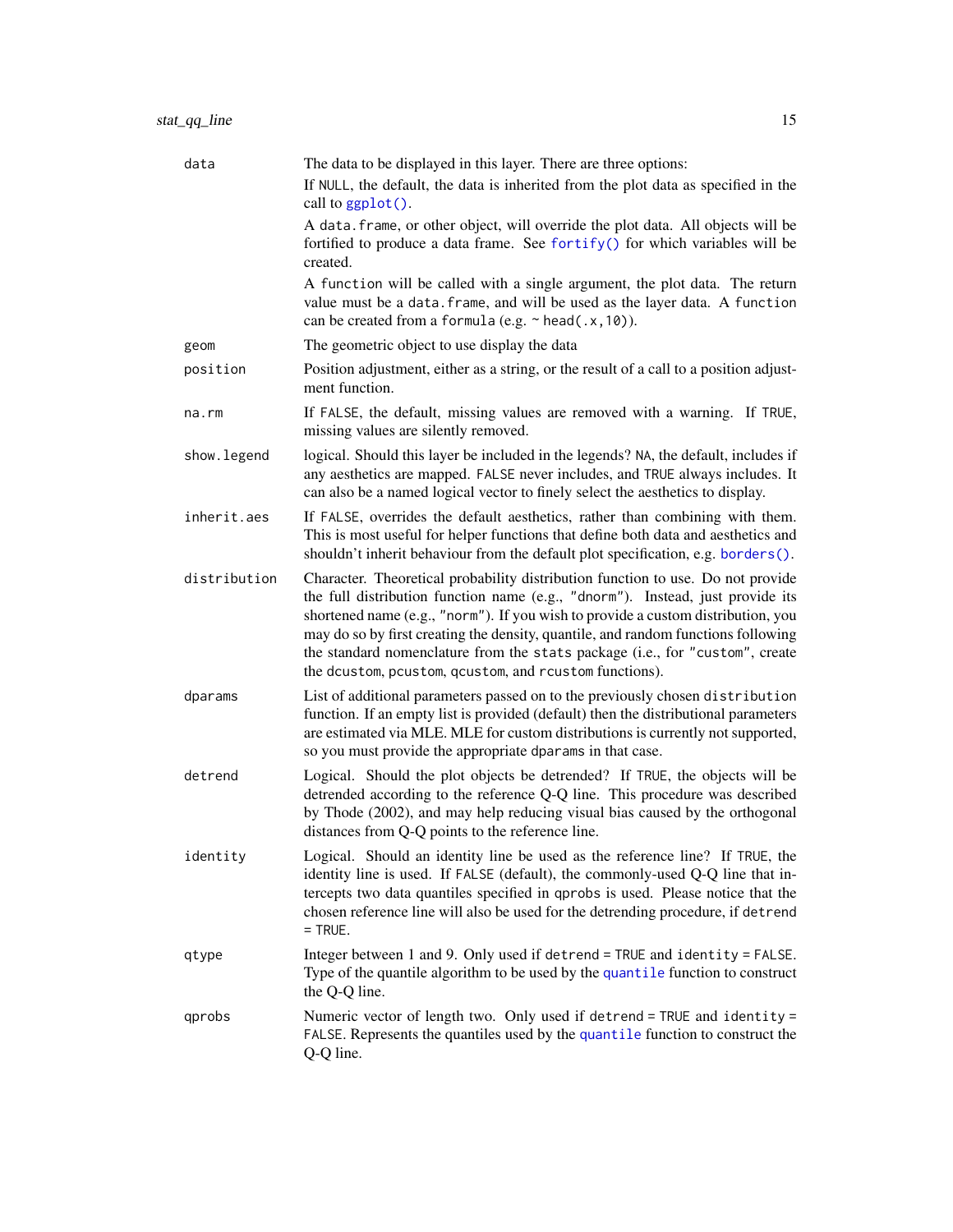<span id="page-15-0"></span>... Other arguments passed on to [layer\(\)](#page-0-0). These are often aesthetics, used to set an aesthetic to a fixed value, like colour  $=$  "red" or size  $=$  3. They may also be parameters to the paired geom/stat.

## References

• [Thode, H. \(2002\), Testing for Normality. CRC Press, 1st Ed.](https://www.routledge.com/Testing-For-Normality/Thode/p/book/9780824796136)

### Examples

```
# generate random Normal data
set.seed(0)
smp <- data.frame(norm = rnorm(100))
# Normal Q-Q plot of Normal data
gg \leq - ggplot(data = smp, mapping = aes(sample = norm)) +stat_qq_line() +
stat_qq_point() +
labs(x = "Theoretical Quantiles", y = "Sample Quantiles")
gg
# Exponential Q-Q plot of mean ozone levels (airquality dataset)
di <- "exp"
dp \leftarrow list(rate = 1)
gg <- ggplot(data = airquality, mapping = aes(sample = Ozone)) +
stat_qq_line(distribution = di, dparams = dp) +
stat_qq_point(distribution = di, dparams = dp) +
labs(x = "Theoretical Quantiles", y = "Sample Quantiles")gg
# Detrended Exponential Q-Q plot of mean ozone levels
di <- "exp"
dp \leftarrow list(rate = 1)
de <- TRUE
gg \leq ggplot(data = airquality, mapping = aes(sample = 0zone)) +
stat_qq_line(distribution = di, detrend = de) +
stat_qq\_point(distribution = di, detrend = de) +
labs(x = "Theoretical Quantiles", y = "Sample Quantiles")gg
```
stat\_qq\_point *Quantile-quantile points*

Description

Draws quantile-quantile points, with an additional detrend option.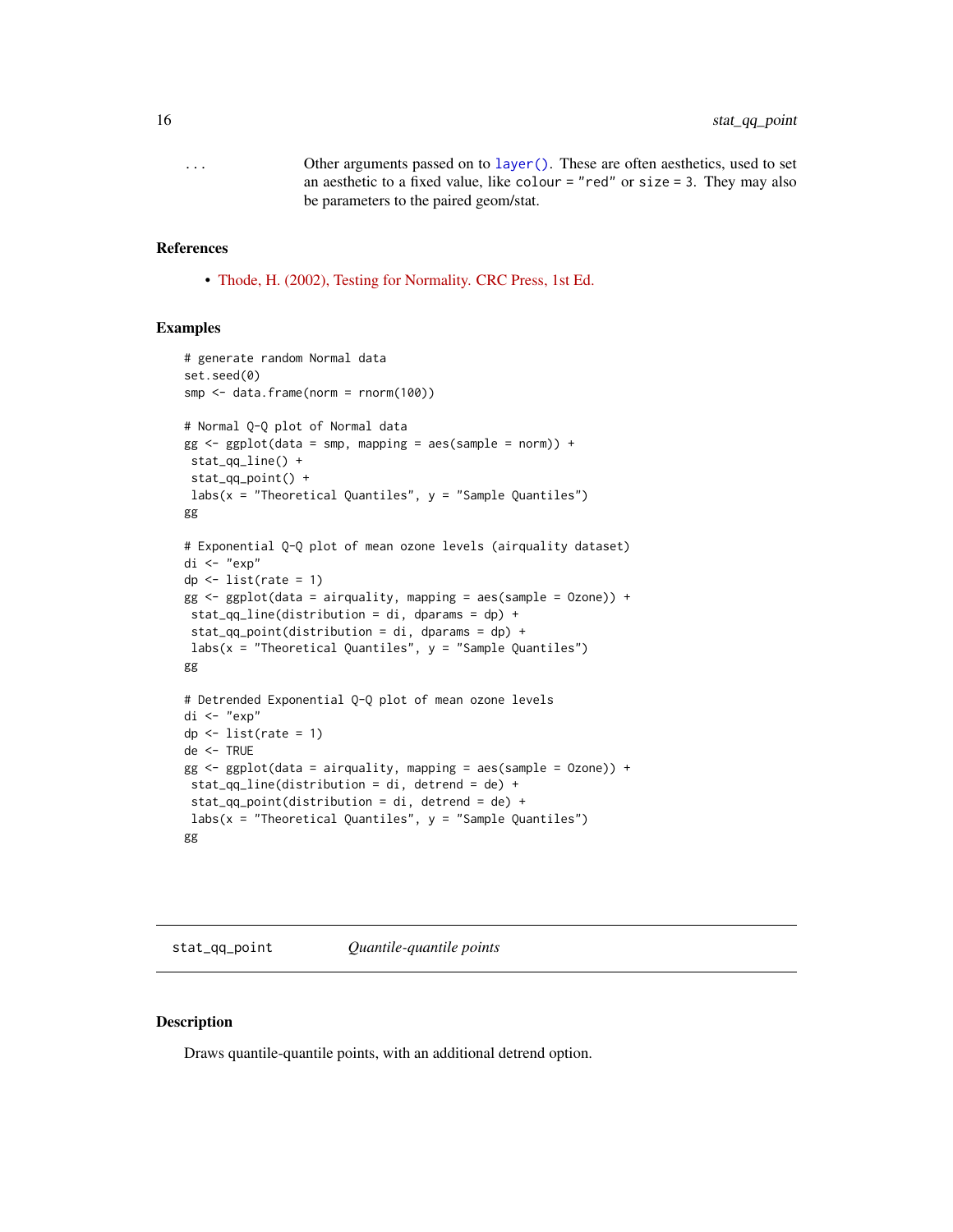<span id="page-16-0"></span>stat\_qq\_point 17

# Usage

```
stat_qq_point(
 mapping = NULL,
 data = NULL,
 geom = "point",
 position = "identity",
 na.rm = TRUE,show.legend = NA,
  inherit.aes = TRUE,
 distribution = "norm",
 dparams = list(),
 detrend = FALSE,
 identity = FALSE,
 qtype = 7,qprobs = c(0.25, 0.75),
  ...
\mathcal{L}
```
# Arguments

| mapping      | Set of aesthetic mappings created by aes() or aes_(). If specified and inherit.aes<br>= TRUE (the default), it is combined with the default mapping at the top level of<br>the plot. You must supply mapping if there is no plot mapping.              |
|--------------|--------------------------------------------------------------------------------------------------------------------------------------------------------------------------------------------------------------------------------------------------------|
| data         | The data to be displayed in this layer. There are three options:                                                                                                                                                                                       |
|              | If NULL, the default, the data is inherited from the plot data as specified in the<br>call to ggplot().                                                                                                                                                |
|              | A data. frame, or other object, will override the plot data. All objects will be<br>fortified to produce a data frame. See fortify() for which variables will be<br>created.                                                                           |
|              | A function will be called with a single argument, the plot data. The return<br>value must be a data. frame, and will be used as the layer data. A function<br>can be created from a formula (e.g. $\sim$ head(.x, 10)).                                |
| geom         | The geometric object to use display the data                                                                                                                                                                                                           |
| position     | Position adjustment, either as a string, or the result of a call to a position adjust-<br>ment function.                                                                                                                                               |
| na.rm        | If FALSE, the default, missing values are removed with a warning. If TRUE,<br>missing values are silently removed.                                                                                                                                     |
| show. legend | logical. Should this layer be included in the legends? NA, the default, includes if<br>any aesthetics are mapped. FALSE never includes, and TRUE always includes. It<br>can also be a named logical vector to finely select the aesthetics to display. |
| inherit.aes  | If FALSE, overrides the default aesthetics, rather than combining with them.<br>This is most useful for helper functions that define both data and aesthetics and<br>shouldn't inherit behaviour from the default plot specification, e.g. borders().  |
| distribution | Character. Theoretical probability distribution function to use. Do not provide<br>the full distribution function name (e.g., "dnorm"). Instead, just provide its<br>shortened name (e.g., "norm"). If you wish to provide a custom distribution, you  |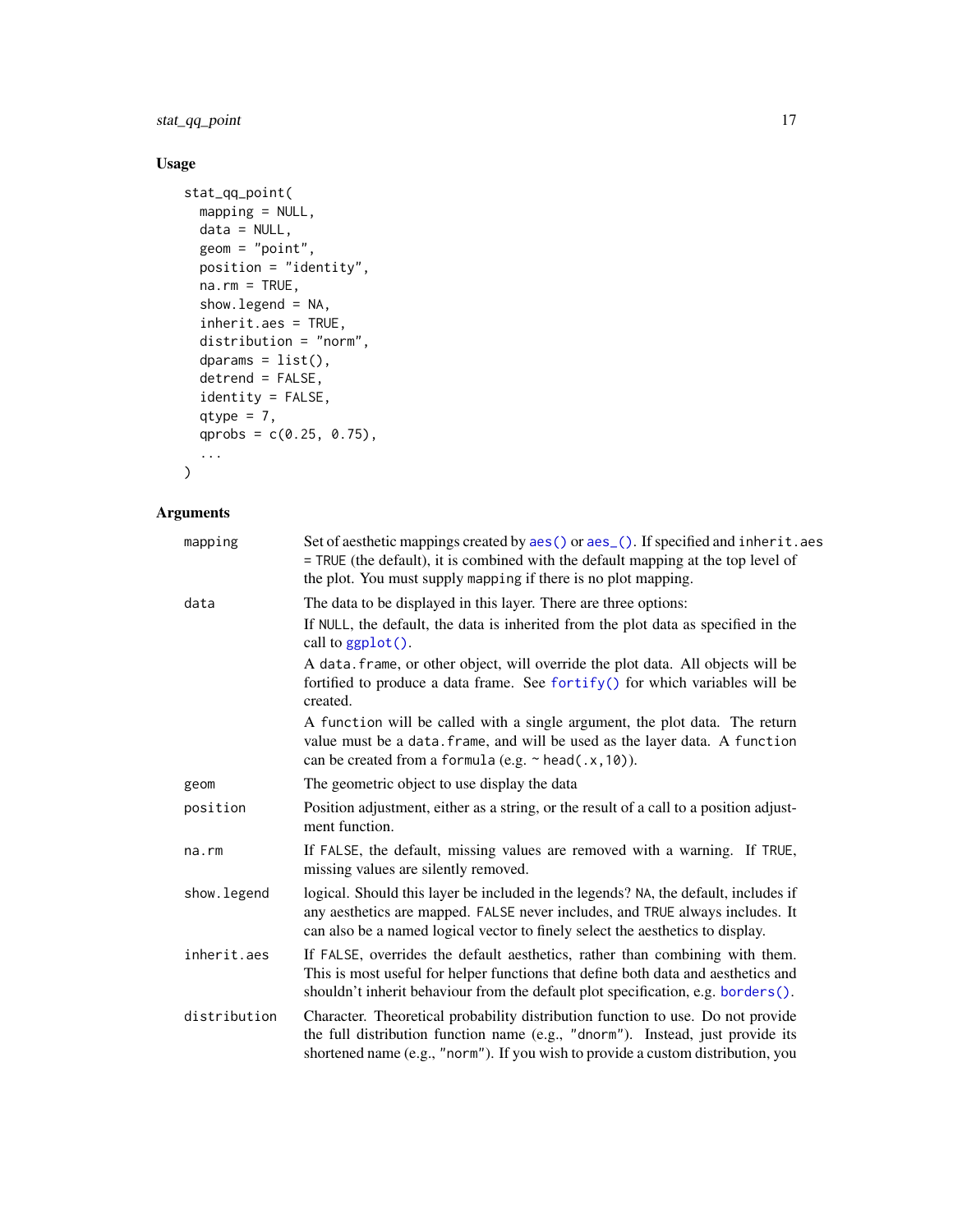<span id="page-17-0"></span>

|          | may do so by first creating the density, quantile, and random functions following<br>the standard nomenclature from the stats package (i.e., for "custom", create<br>the dcustom, pcustom, qcustom, and rcustom functions).                                                                                                  |
|----------|------------------------------------------------------------------------------------------------------------------------------------------------------------------------------------------------------------------------------------------------------------------------------------------------------------------------------|
| dparams  | List of additional parameters passed on to the previously chosen distribution<br>function. If an empty list is provided (default) then the distributional parameters<br>are estimated via MLE. MLE for custom distributions is currently not supported,<br>so you must provide the appropriate dparams in that case.         |
| detrend  | Logical. Should the plot objects be detrended? If TRUE, the objects will be<br>detrended according to the reference Q-Q line. This procedure was described<br>by Thode (2002), and may help reducing visual bias caused by the orthogonal<br>distances from Q-Q points to the reference line.                                |
| identity | Logical. Only used if detrend = TRUE. Should an identity line be used as the<br>reference line for the plot detrending? If TRUE, the points will be detrended<br>according to the reference identity line. If FALSE (default), the commonly-used<br>Q-Q line that intercepts two data quantiles specified in qprobs is used. |
| qtype    | Integer between 1 and 9. Only used if detrend = TRUE and identity = FALSE.<br>Type of the quantile algorithm to be used by the quantile function to construct<br>the Q-Q line.                                                                                                                                               |
| qprobs   | Numeric vector of length two. Only used if detrend = TRUE and identity =<br>FALSE. Represents the quantiles used by the quantile function to construct the<br>Q-Q line.                                                                                                                                                      |
|          | Other arguments passed on to $layer()$ . These are often aesthetics, used to set<br>an aesthetic to a fixed value, like colour = "red" or size = 3. They may also<br>be parameters to the paired geom/stat.                                                                                                                  |

#### References

• [Thode, H. \(2002\), Testing for Normality. CRC Press, 1st Ed.](https://www.routledge.com/Testing-For-Normality/Thode/p/book/9780824796136)

```
# generate random Normal data
set.seed(0)
smp <- data.frame(norm = rnorm(100))
# Normal Q-Q plot of simulated Normal data
gg \le - ggplot(data = smp, mapping = aes(sample = norm)) +
stat_qq_point() +
labs(x = "Theoretical Quantiles", y = "Sample Quantiles")gg
# Exponential Q-Q plot of mean ozone levels (airquality dataset)
di <- "exp"
dp \leftarrow list(rate = 1)gg <- ggplot(data = airquality, mapping = aes(sample = Ozone)) +
stat_qq\_point(distribution = di, dparams = dp) +
labs(x = "Theoretical Quantiles", y = "Sample Quantiles")gg
```